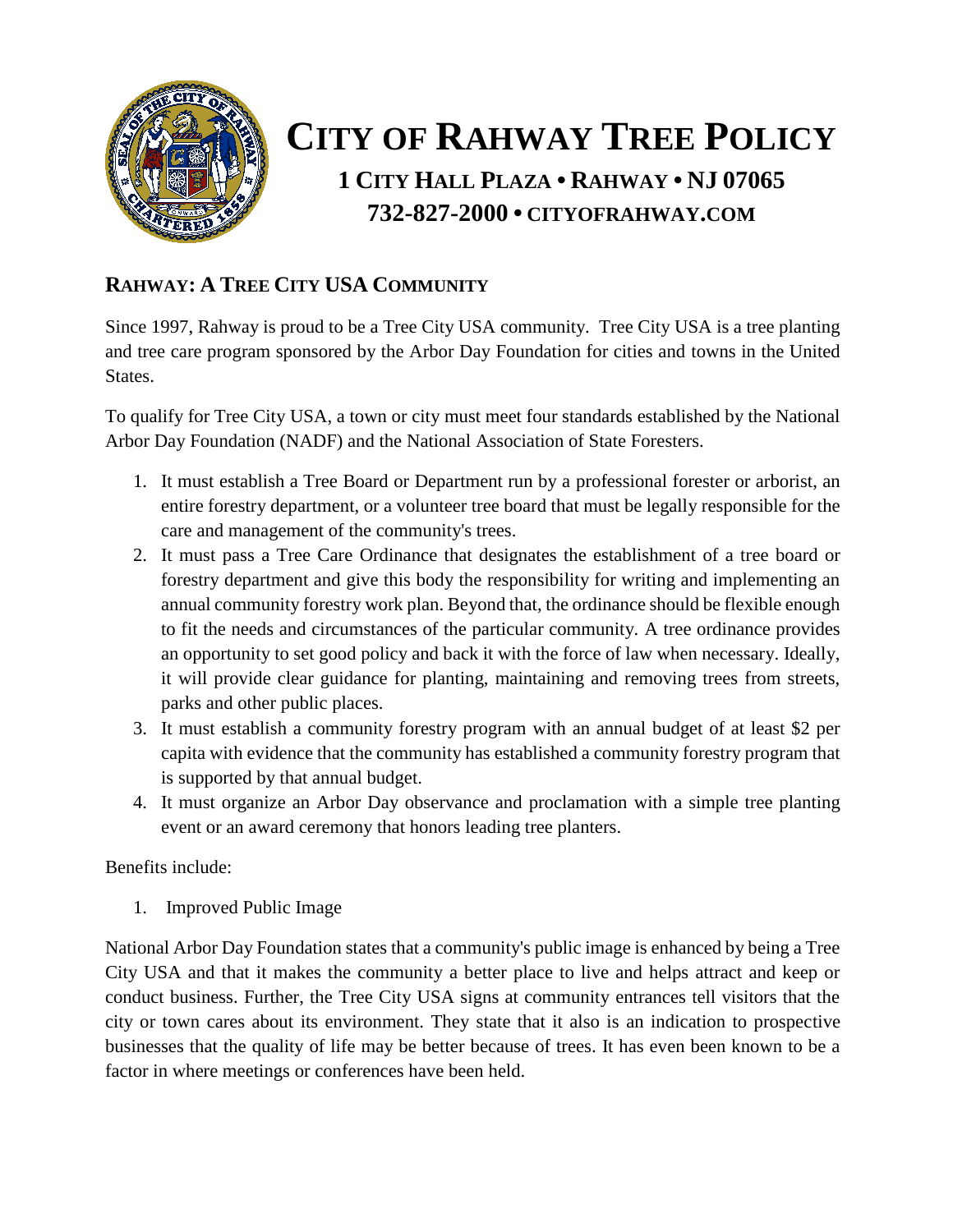#### 2. Community Pride

NADF states that that by gaining and retaining Tree City USA recognition, it rewards the tree workers, managers, volunteers, tree board members, and others who work on behalf of better care of a community's trees. Non-involved citizens, too, often share a sense of pride that theirs is a Tree City USA. This may translate to better care of trees on private property or a willingness to volunteer in the future.

3. Financial Assistance

NADF states preference is sometimes given to Tree City USA communities over other communities when allocations of grant money are made for trees or forestry programs. The reason is that there are invariably more requests than available funds when grants are available through state or federal agencies. If requests are equally worthy, some officials tend to have more confidence in communities that have demonstrated the foresight of becoming a Tree City USA.

4. Publicity

NADF states that presentation of the Tree City USA award and the celebration of Arbor Day offer excellent publicity opportunities and this results in satisfaction for the individuals involved and their families, but also provides one more way to reach large numbers of people with information about tree care.

### **[Find out more by clicking here.](https://www.arborday.org/programs/treeCityUSA/about.cfm)**

### **CITY OF RAHWAY TREE REMOVAL POLICY**

It is the policy of the City to protect all public trees from needless removal and every effort is made to preserve and protect public trees until such time removal is warranted and prudent.

IMPORTANT - This program policy is intended for general tree removal consideration, and not municipal capital improvement projects.

There are various reasons why trees need to be removed in an urban area and City staff evaluates each tree considered for removal on a case-by-case basis. When trees are in a state of decline and must be replaced based on the specific criteria, the City will implement a systematic and proactive replacement program that assures a variation in the ages and an optimum diversity of tree species. The criteria listed on the attached City of Rahway Tree Removal Criteria form are used when evaluating trees for possible removal.

Only dead trees, or trees deemed an immediate hazard are removed from the right-of-way as soon as possible. All other removal requests are evaluated for preservation or removal and rated. Trees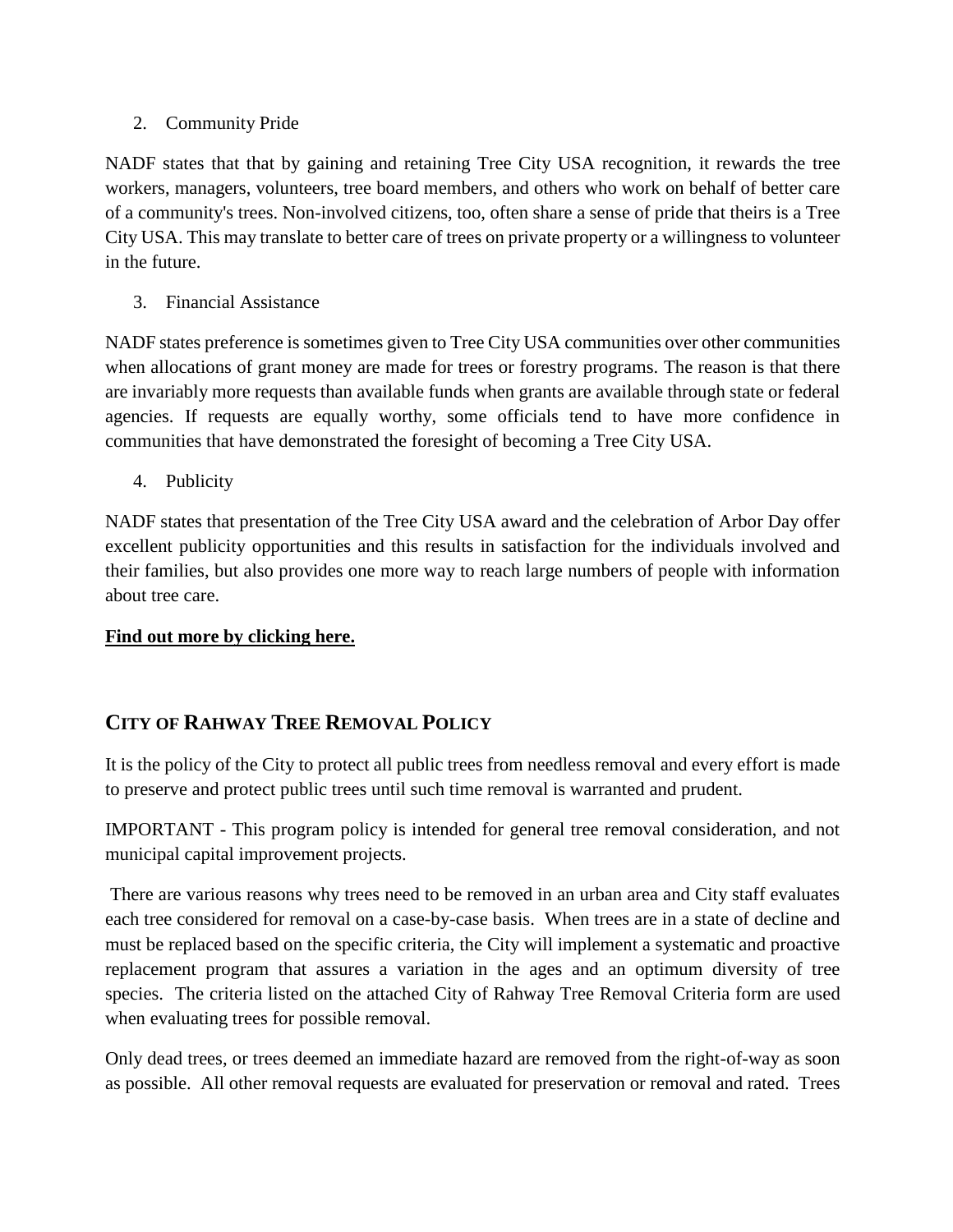will be removed in order of highest priority rating based on the number of criteria met. The criteria are not listed in order of importance and individually may not justify removal.

The tree will be included on a list of proposed street tree removals, which is sent monthly to the City Council and Environmental Commission. If no objection to the proposed removal is received, the tree will be removed by City or its contractors. This includes full stump grinding. It can take up to 48 months from the determination date for the City to remove the tree and make any permanent concrete repairs. Property owners may expedite this process by receiving approval to have the tree removed at their own expense. The City tries to replant where trees have been removed, but in most instances the replacement tree will not be planted in the same spot due to the presence of underground utilities and other concerns.

The City Council, or its designated representative; i.e. Director of Public Works or City Engineer, also has the discretion to identify special situations where a targeted replacement program may be desirable. An example is a comprehensive streetscape project in a commercial district where a primary goal is to unify the area through a newly designed streetscape. Street trees are a significant unifying feature and it may be important to replace all or a portion of the trees in order to create this unity and give a special identity to the particular street. In cases where this is appropriate, the City shall make relocation of existing healthy trees that are removed a priority.

The removal or trimming of a City tree by any person or entity other than the City of Rahway without express written consent is prohibited and subject to a fine of not more than \$500 or to imprisonment in the county jail for a period not exceeding 90 days, or both, in the discretion of the Municipal Judge.

The list of non-hazardous trees to be removed (in order) will be placed on the City's website. Hazardous trees will always be removed as soon as possible.

To request removal of a City tree, please call (732) 827-2060 or submit a Removal Request Form online through at cityofrahway.com/trees.

### **A STEP BY STEP WALK THROUGH THE PROCESS**

- 1. The Tree Removal Request Form is available through the City's Department of Public Works either in person or via the web at cityofrahway.com/trees.
- 2. The Tree Removal Request Form can be returned to the Department. The fully executed Request Form must be accompanied by:
	- Proof of notification to the five closest affected neighbors and the City Environmental Commission. (This can be done either via certified mail and/or signature of the neighbor).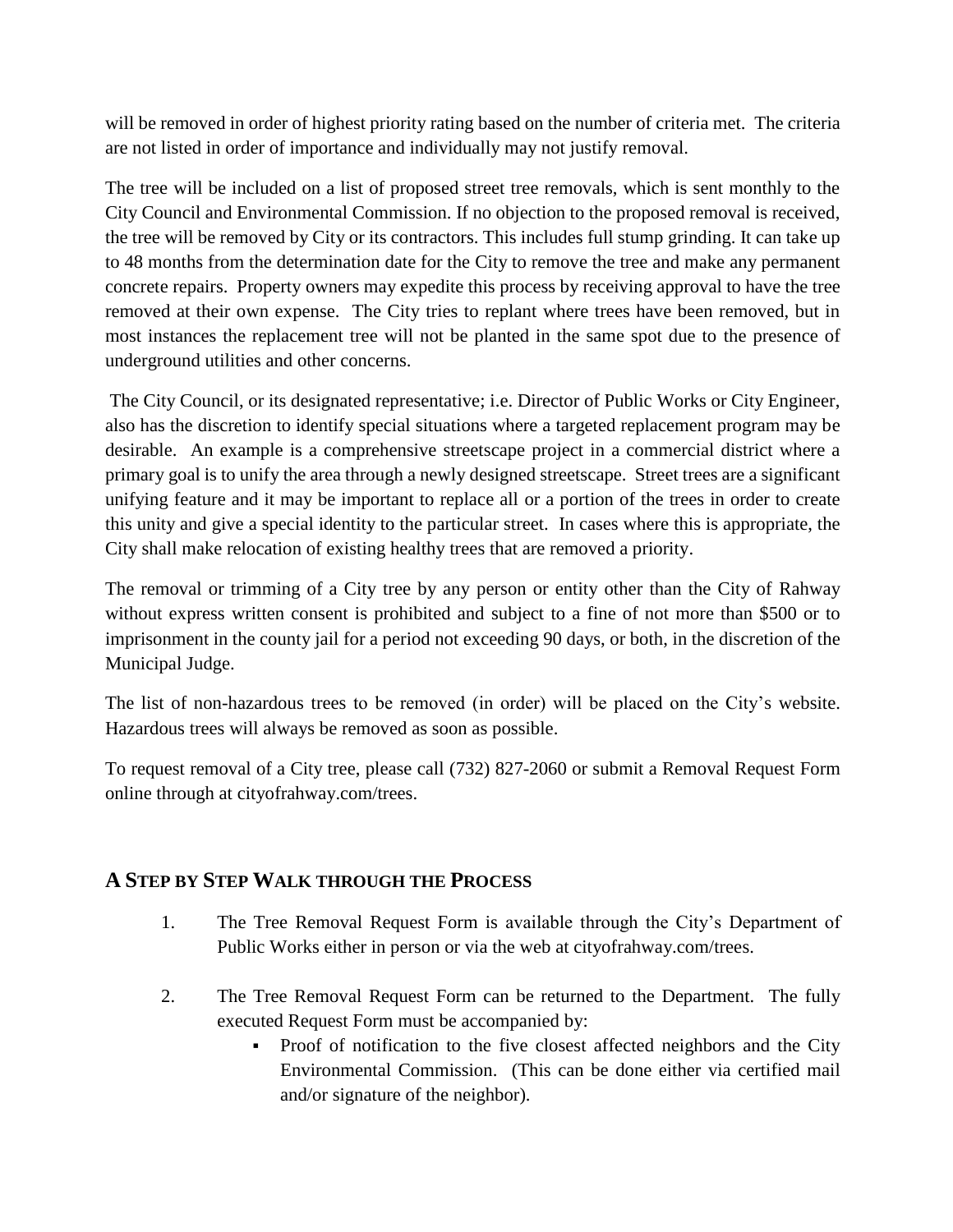- A minimum of 4 photos documenting how the tree fits the minimum criteria.
- If applicable, written approval by your Home Owners Association is required to be submitted with your request.
- 3a. If the tree meets the City of Rahway Tree Removal criteria, no objection to the proposed removal is received, and the appropriate time, as set forth in form B, has elapsed, the tree will be removed by City or its contractors. This includes full stump grinding. It can take up to 48 months from the determination date for the city to remove the tree and make any permanent concrete repairs.

Property owners may expedite this process by receiving approval to have the tree removed and sidewalk repaired at their own expense when they submit the request form. They must follow the City's permitting process  $\&$  hire an insured tree contractor.

3b. If a written objection from a neighboring property is received, the request will be denied.

If an objection is raised, an appeal may be made to the City's Environmental Commission.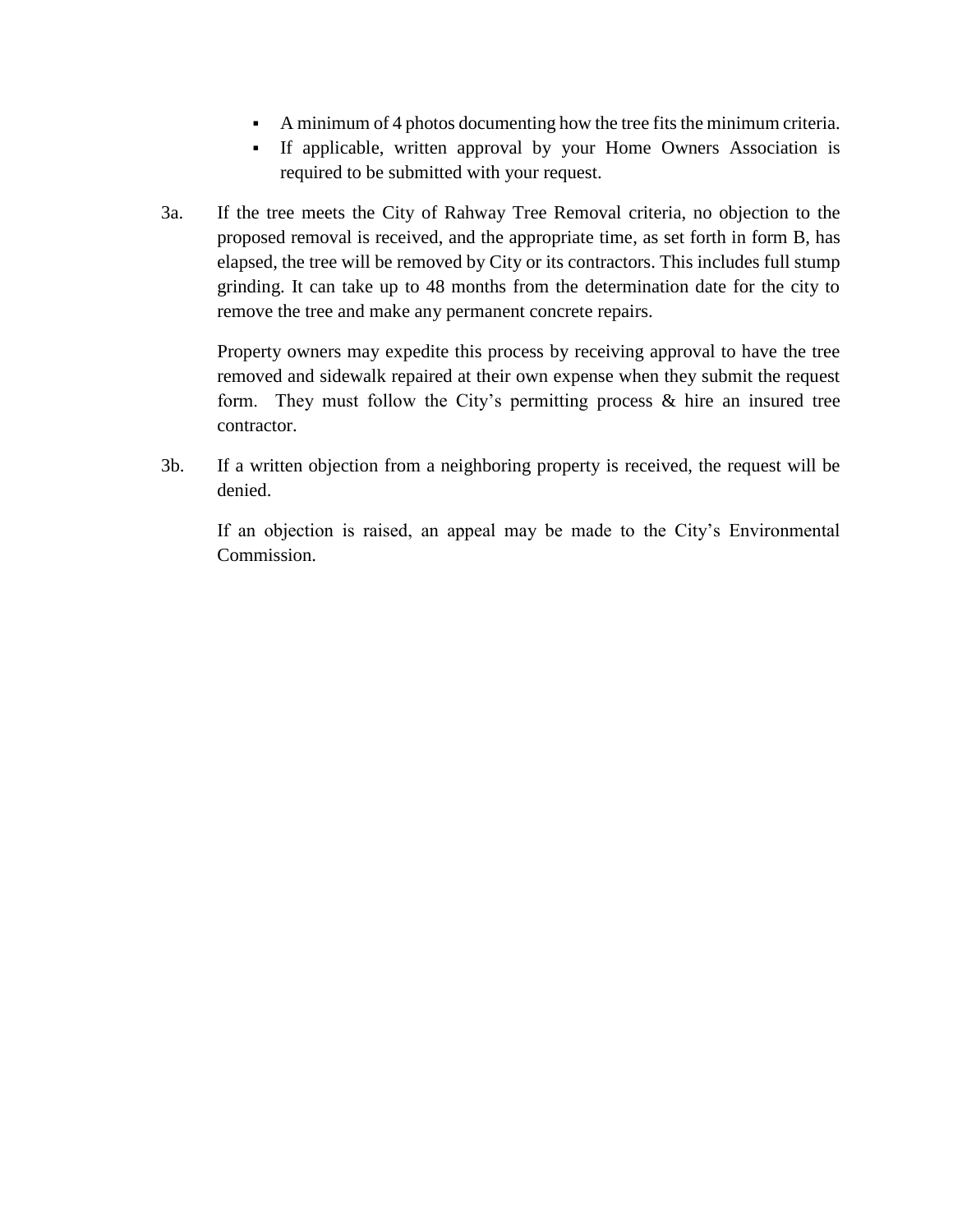# **FORM A CITY OF RAHWAY TREE REMOVAL REQUEST**

#### **Requestor Information**

| Requestor Name:                                                                                                                                                                                                                |  |
|--------------------------------------------------------------------------------------------------------------------------------------------------------------------------------------------------------------------------------|--|
|                                                                                                                                                                                                                                |  |
| Requestor Email: Neglisland Contract Contract Contract Contract Contract Contract Contract Contract Contract Contract Contract Contract Contract Contract Contract Contract Contract Contract Contract Contract Contract Contr |  |
| Requestor's Phone Number:                                                                                                                                                                                                      |  |
| Address where tree(s) are being requested to be removed: $\Box$                                                                                                                                                                |  |
|                                                                                                                                                                                                                                |  |

#### **Information on Tree (s) to be Removed**

| Type of Tree (list type such as Oak, Redwood, Maple, etc):           |  |
|----------------------------------------------------------------------|--|
| Size of Tree diameter as measured around tree 54" above the ground): |  |

#### **Reason for Tree Removal Request**

The following MUST be returned with this request:

- 1. Completed Form B: Tree Removal Criteria
- 2. A minimum of four (4) photographs documenting criteria damage/risk

\_\_\_\_\_\_\_\_\_\_\_\_\_\_\_\_\_\_\_\_\_\_\_\_\_\_\_\_\_\_\_\_\_\_\_\_\_\_\_\_\_\_\_\_\_\_\_\_\_\_\_\_\_\_\_\_\_\_\_\_\_\_\_\_\_\_\_\_\_\_\_\_\_\_\_\_\_\_ \_\_\_\_\_\_\_\_\_\_\_\_\_\_\_\_\_\_\_\_\_\_\_\_\_\_\_\_\_\_\_\_\_\_\_\_\_\_\_\_\_\_\_\_\_\_\_\_\_\_\_\_\_\_\_\_\_\_\_\_\_\_\_\_\_\_\_\_\_\_\_\_\_\_\_\_\_\_ \_\_\_\_\_\_\_\_\_\_\_\_\_\_\_\_\_\_\_\_\_\_\_\_\_\_\_\_\_\_\_\_\_\_\_\_\_\_\_\_\_\_\_\_\_\_\_\_\_\_\_\_\_\_\_\_\_\_\_\_\_\_\_\_\_\_\_\_\_\_\_\_\_\_\_\_\_\_

- 3. Copies of letter to neighbors with signatures or certified mail cards for neighbors
- 4. Any other information that you believe will assist the Department in your request

I understand that trees may be removed ONLY if found to be within the criteria as established by the City of Rahway Tree Removal Policy. I understand that if approved, the process may take up to 48 months. I understand that if an objection is made by a neighbor, I will need to appeal with the City Environmental Commission.

| <b>Signature of Property Owner:</b> | Jate |  |
|-------------------------------------|------|--|
| <b>Print Name:</b>                  |      |  |

I would like to receive permitting information to remove the tree at my own expense and liability if approved.

\*\*\*\*\*\*\*\*\*\*\*\*\*\*\*\*\*\*\*\*\*\*\*\*\*\*\*\*\*\*\*\*\*\*\*\*\*\*\*\*\*\*\*\*\*\*\*\*\*\*\*\*\*\*\*\*\*\*\*\*\*\*\*\*\*\*\*\*\*\*\*\*\*\*\*\*\*\*

For City Use Only

| Date Received: |  |
|----------------|--|
|----------------|--|

| <b>Appeal Date:</b> |
|---------------------|
|---------------------|

Number of Criteria Points:

City Official Signature: \_\_\_\_\_\_\_\_\_\_\_\_\_\_\_\_\_\_\_\_\_\_\_\_

Approved/Denied: \_\_\_\_\_\_\_\_\_\_\_\_\_\_\_\_\_\_\_\_\_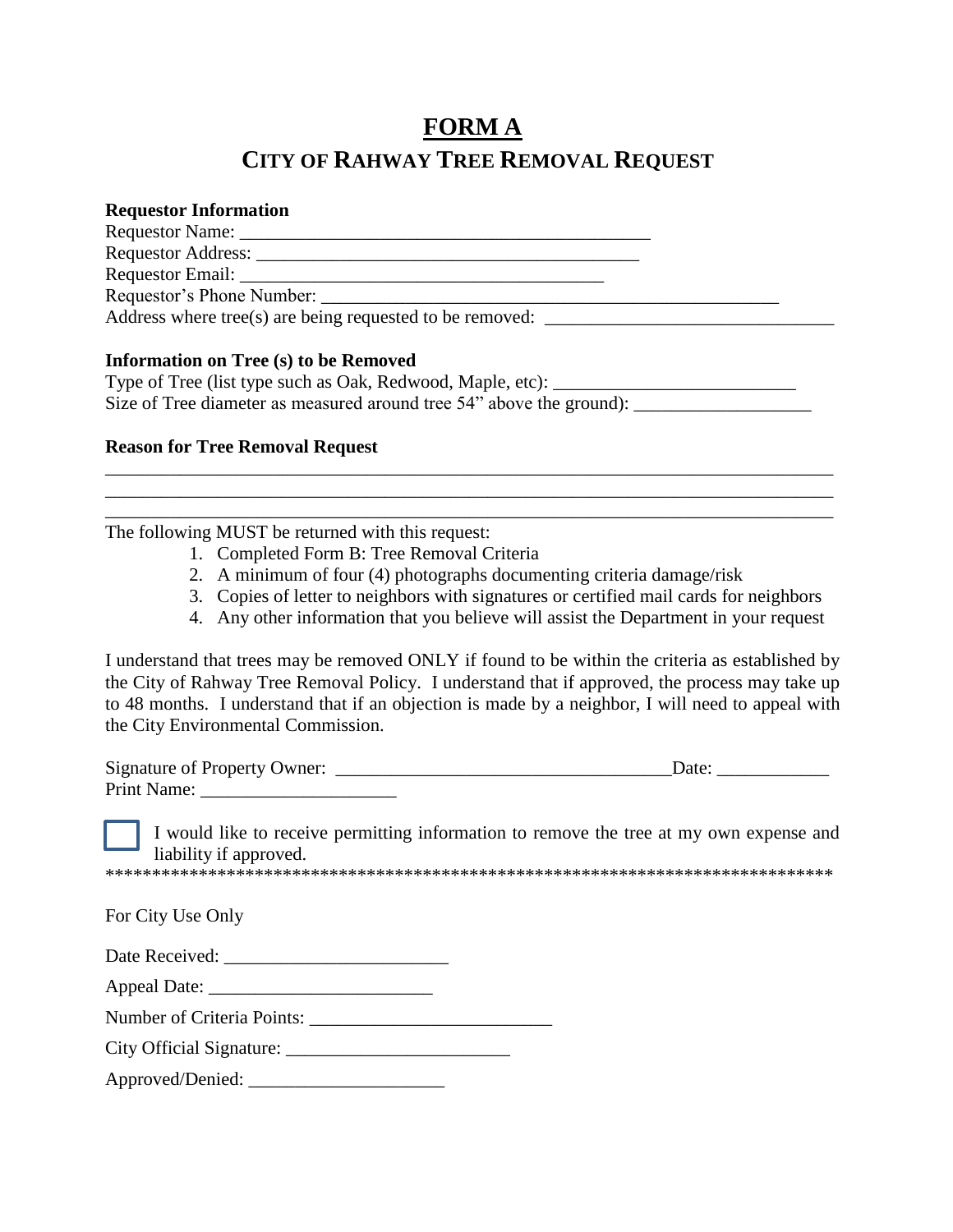# **FORM B CITY OF RAHWAY TREE REMOVAL CRITERIA**

#### **Level One (1 of these criteria must be met)**

- $\Box$  Tree is dead, dying, split, and/or contains excessive decay.
- $\Box$  A tree has reached an over-mature condition and is in declining health which will result in its death within the year
- $\Box$  A tree is infected with a disease which cannot be treated successfully and/or there is a strong potential that the pathogen could spread to other trees in the immediate vicinity.
- A tree has been determined through a Hazard Evaluation Report to be a hazard because of its high potential for failure due to considerable dead or dying foliage, branches, roots or trunk and cannot be corrected through pruning or other reasonable arboricultural practices.
- $\Box$  Tree is a hazard to public health and safety as per the City's trained personnel and professionals.

#### **Level Two (at least 3 of these criteria must be met)**

When trees are not deemed dead, dying or hazardous, the following factors will be considered:

- $\Box$  Life expectancy of the tree is fewer than three (3) years.
- $\Box$  There is a limited amount of space allowable for tree growth.
- $\Box$  The overall quality and structural integrity of the tree is degraded as per the City's trained personnel and professionals.
- $\Box$  The tree has persistent and uncontrollable insect, disease or fruiting problems that are not an immediate threat to surrounding area.
- $\Box$  The tree requires frequent and extensive maintenance from the City as determined by City trained personnel and professionals.
- $\Box$  Two other replacement trees can be planted easily and in a timely manner.
- $\Box$  A tree requires extensive root pruning because of excessive hardscape damage resulting in the severe reduction of its capacity to support itself, thereby creating a potential safety hazard.
- $\Box$  There are numerous healthy trees in close proximity and of high quality near to the one considered for removal.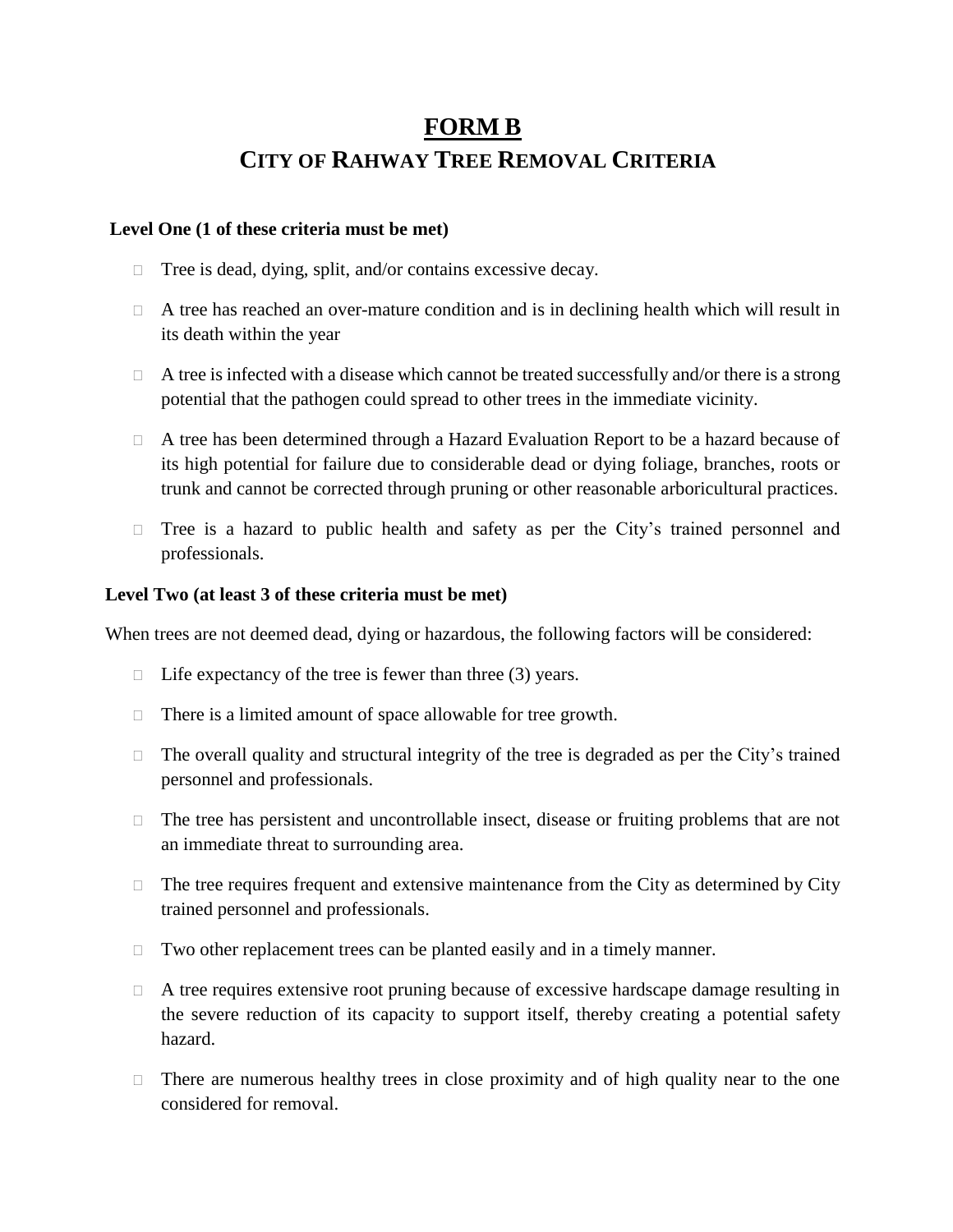- $\Box$  There is significant and frequent damage, as determined by City trained personnel and professionals, caused by the tree to surrounding infrastructure such as sidewalks, streets, sewers, etc. and cannot be corrected through a sidewalk cutting or other creative program to repair damaged improvements.
- $\Box$  Tree has caused significant damage to private walls, driveways, walkways and decks.
- $\Box$  Tree is causing a major sight restriction at a street corner; removal may be necessary when pruning is not adequate to correct the problem.
- $\Box$  To facilitate a public works improvement project when extensive roots will be cut. Such projects include sidewalk and curb & gutter replacement.
- $\Box$  Tree is causing disruption of a sewer line which cannot be corrected by other measures such as lining the sewer. Verification from the City Engineer is required.

#### **The City does not remove public trees due to:**

- Dropping of leaves, flowers, seeds, bark, sap, stems, pests or other matter.
- To improve views.
- Damage to irrigation systems.
- Competition with turf or other plant material.
- Allergies.
- Damage to items that have been placed too close to the trunk such as pavers, bricks, blocks and concrete.
- Satellite TV Dishes
- Solar Panels

Specimen trees are exempt from many of the preceding tree removal criteria. These are trees characterized by their age, rarity, exceptional stature, or having above-average value.

**No City tree shall be removed without first considering all practical alternatives to avoid the removal in an effort to maintain the City's tree inventory.**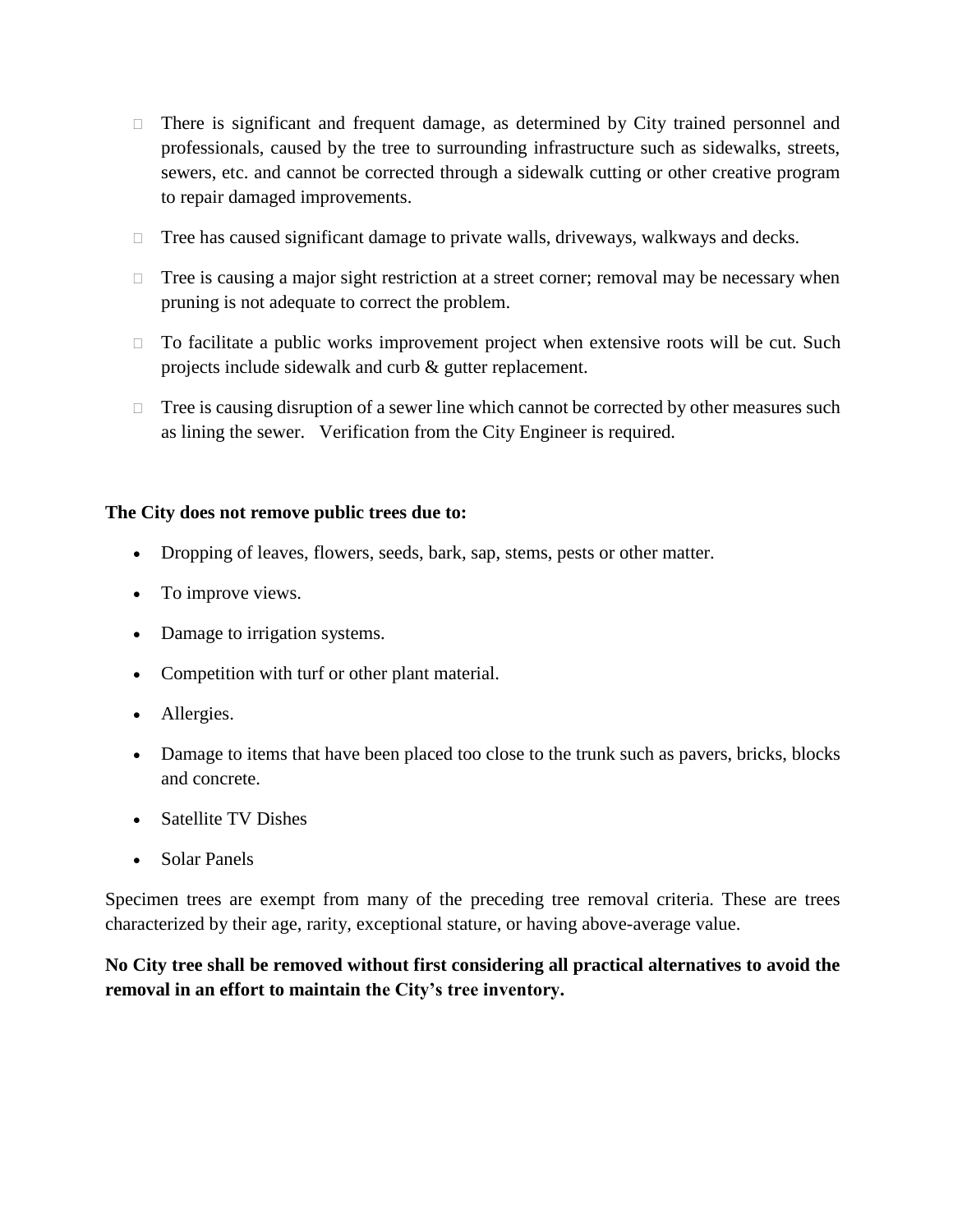# **TREE REMOVAL REQUEST PROCESSING CHART**

Tree Removal Permits shall be processed according to the following schedule; the time lines noted below are in addition to the period of time for initial staff review of the application, a site inspection and preparation of notices.

| <b>Reason For Removal</b>                                    | <b>Comment Period</b>                                                                                          | <b>Appeal Period</b>                         |
|--------------------------------------------------------------|----------------------------------------------------------------------------------------------------------------|----------------------------------------------|
| Dead Tree                                                    | None, except to provide time<br>for staff inspection to confirm<br>dead tree or provide an<br>arborist report. | None/No replanting<br>requirement            |
| <b>Diseased Tree</b>                                         | None, need certified staff<br>inspection or arborist report                                                    | None/No replanting<br>requirement            |
| Tree Location for Future<br>Construction                     | 10 Calendar Days                                                                                               | 14 Calendar Days/Replanting<br>2 to 1 ratio  |
| (Imminent)<br>Emergency<br>Hazard)                           | None                                                                                                           | None/No replanting                           |
| Tree Type or Nuisance<br>(Including non-imminent)<br>hazard) | 10 Calendar days                                                                                               | 14 Calendar Days/ replanting<br>2 to 1 ratio |

Please note that tree removal requests may be appealed by adjacent property owners during the comment period.

The City of Rahway encourages preservation of trees to the greatest extent feasible. In order to receive approval for a tree removal request, staff must verify that the set criteria are met and no neighbors have appealed in writing. Each application for a tree removal permit shall be reviewed and a decision rendered on approval or denial on the basis of the criteria set forth in Form B.